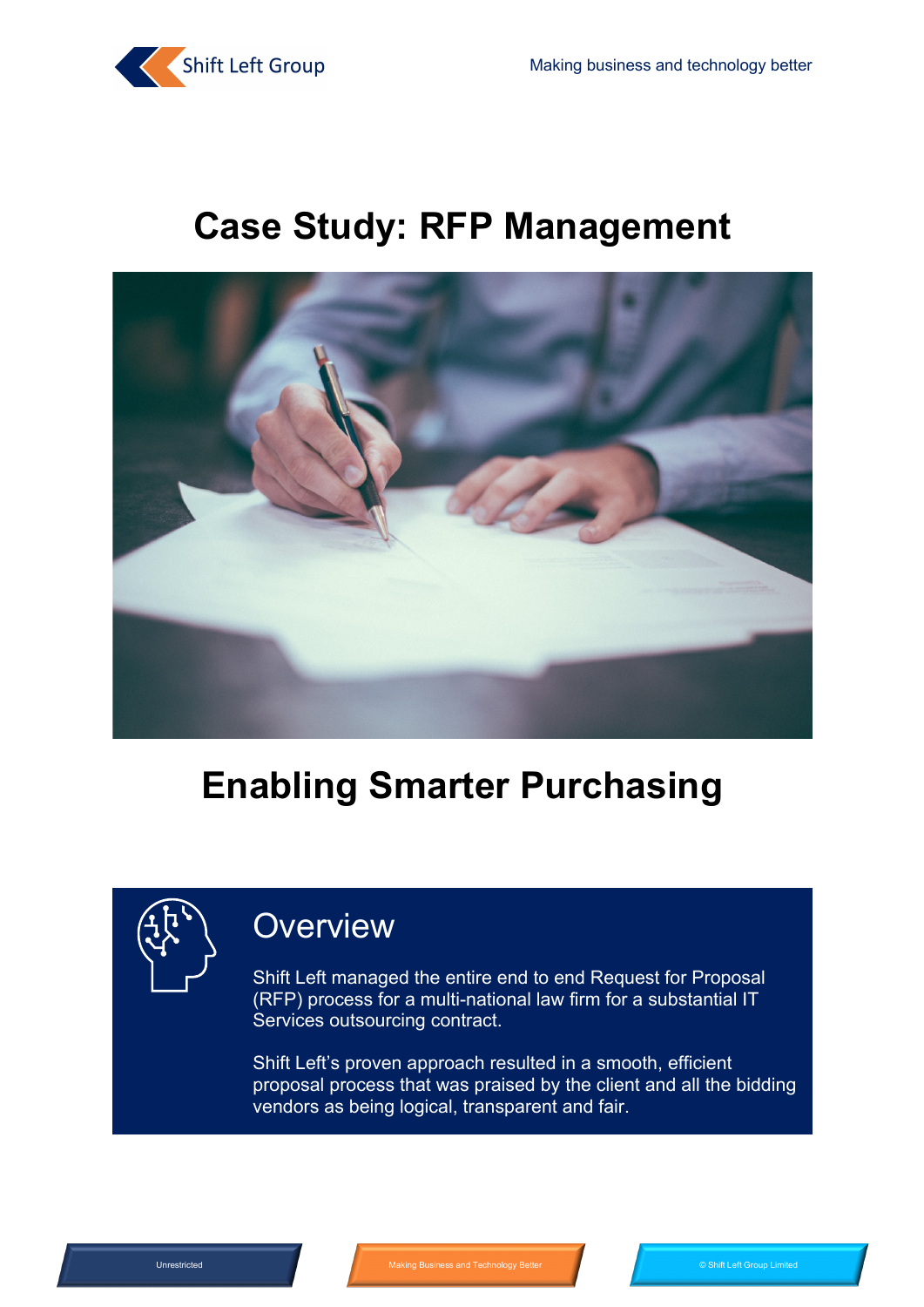

## **Benefits**

The benefits recognised from our engagement included:



#### **Business Benefits**

- Quantitative comparison between bidders
- An auditable decision-making process
- Better enduring relationships with the bidders
- Clear and consistent communication
- Happier stakeholders
- Visible process with regular updates to both stakeholders and bidders

#### **Technology Benefits**

• The right outcome was determined and implemented based upon cultural alignment, proposed service and cost

#### **Time and Cost Benefits**

- The logical and transparent process ensured timescales were met, saving our client a significant amount of time and cost, as previous RFPs undertaken by the client had overrun by as much as 6 weeks.
- Reduced time and financial burden on the bidders
- The right solution to optimise delivery and maximise cost savings was established



### **Credentials**

The senior team within Shift Left have written and responded to more than 200 RFPs and have managed RFP processes for 50% of our clients.

We have the right experience to make your RFP process run effectively and efficiently.